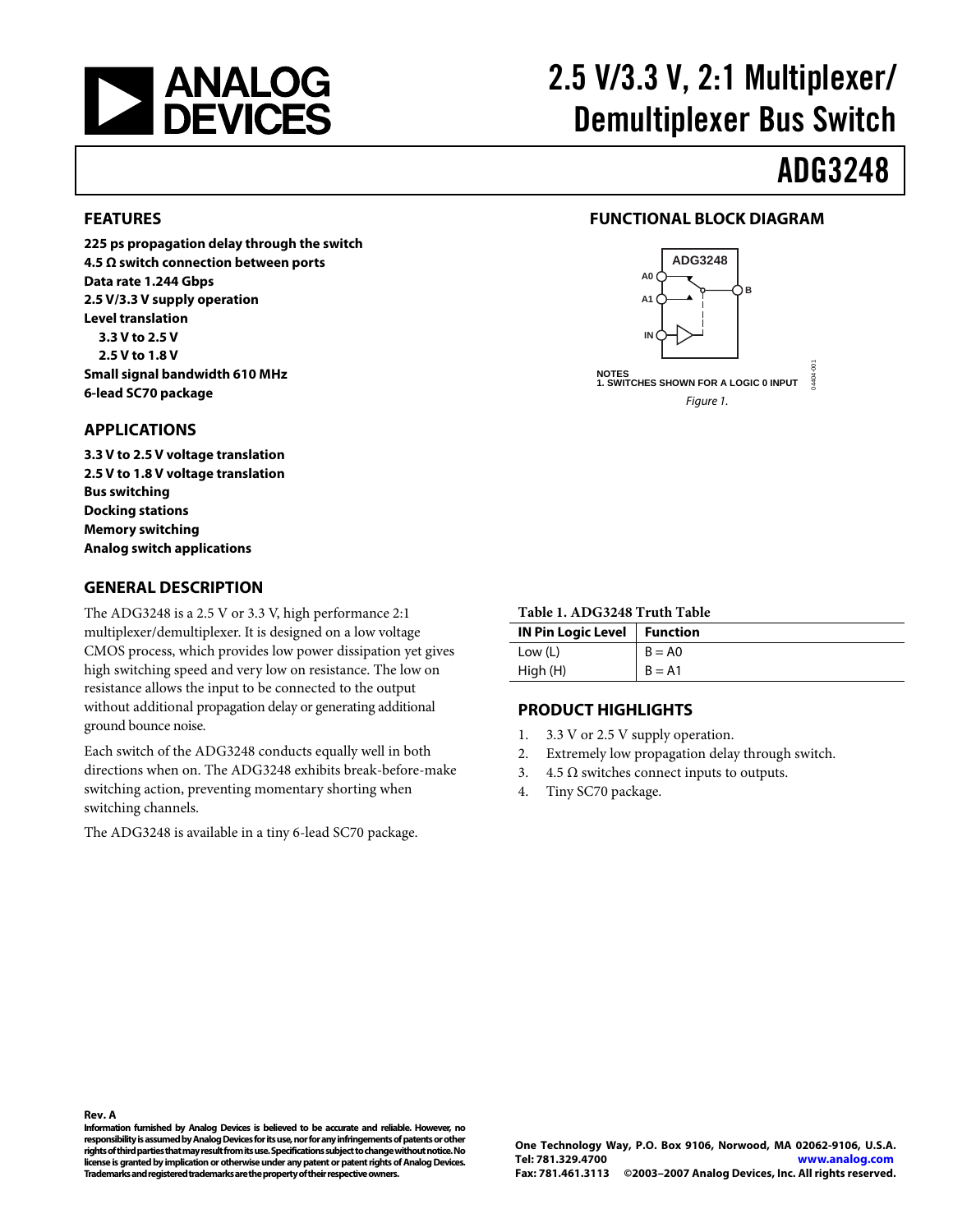### <span id="page-1-0"></span>**TABLE OF CONTENTS**

| Pin Configuration and Function Descriptions5  |  |
|-----------------------------------------------|--|
|                                               |  |
|                                               |  |
|                                               |  |
| Mixed Voltage Operation, Level Translation 10 |  |
|                                               |  |
|                                               |  |
|                                               |  |
|                                               |  |

#### **REVISION HISTORY**

| $10/07$ —Rev. 0 to Rev. A |
|---------------------------|
|                           |
|                           |
|                           |
|                           |
|                           |

10/03-Revision 0: Initial Version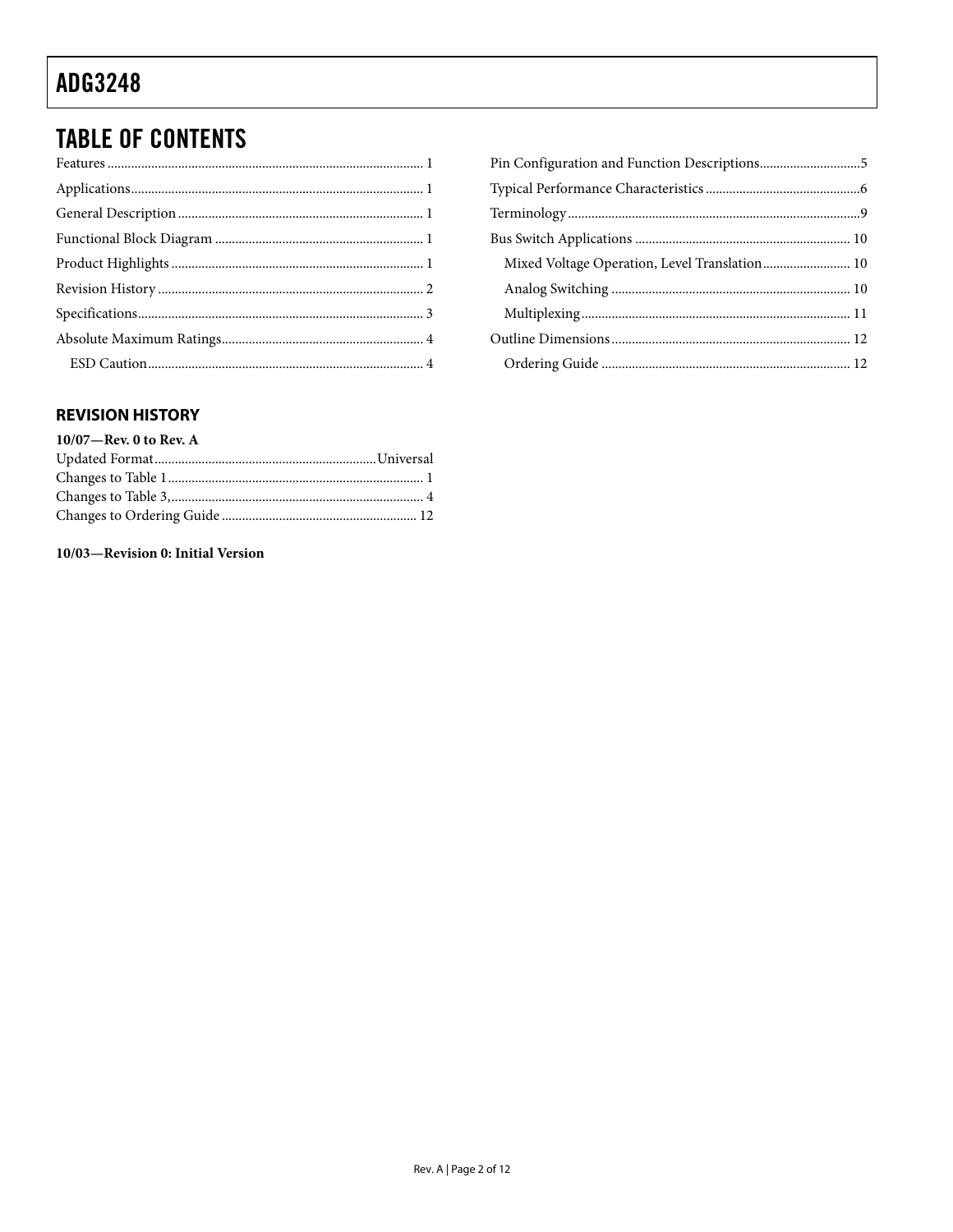### <span id="page-2-0"></span>SPECIFICATIONS

 $V_{\text{CC}} = 2.3$  V to 3.6 V, GND = 0 V, all specifications  $T_{\text{MIN}}$  to  $T_{\text{MAX}}$ , unless otherwise noted.<sup>[1](#page-11-1)</sup>

#### **Table 2.**

<span id="page-2-1"></span>

|                                                                  |                                     |                                                                |     | <b>B</b> Version  |              |             |
|------------------------------------------------------------------|-------------------------------------|----------------------------------------------------------------|-----|-------------------|--------------|-------------|
| <b>Parameter</b>                                                 | Symbol                              | <b>Conditions</b>                                              | Min | Type <sup>2</sup> | Max          | <b>Unit</b> |
| DC ELECTRICAL CHARACTERISTICS                                    |                                     |                                                                |     |                   |              |             |
| Input High Voltage                                               | <b>VINH</b>                         | $V_{CC}$ = 2.7 V to 3.6 V                                      | 2.0 |                   |              | V           |
|                                                                  | <b>VINH</b>                         | $V_{cc} = 2.3 V$ to 2.7 V                                      | 1.7 |                   |              | V           |
| Input Low Voltage                                                | <b>VINL</b>                         | $V_{cc} = 2.7 V$ to 3.6 V                                      |     |                   | 0.8          | V           |
|                                                                  | <b>VINL</b>                         | $V_{CC} = 2.3 V$ to 2.7 V                                      |     |                   | 0.7          | v           |
| Input Leakage Current                                            | h.                                  |                                                                |     | ±0.01             | ±1           | μA          |
| Off State Leakage Current                                        | $I_{OZ}$                            | $0 \leq A, B \leq V_{CC}$                                      |     | ±0.01             | ±1           | μA          |
| On State Leakage Current                                         | $I_{OL}$                            | $0 \leq A, B \leq V_{CC}$                                      |     | ±0.01             | ±1           | μA          |
| Maximum Pass Voltage                                             | $V_P$                               | $V_A/V_B = V_{CC} = 3.3 V, I_0 = -5 \mu A$                     | 2.0 | 2.5               | 2.9          | V           |
|                                                                  |                                     | $V_A/V_B = V_{CC} = 2.5 V, I_0 = -5 \mu A$                     | 1.5 | 1.8               | 2.1          | V           |
| CAPACITANCE <sup>3</sup>                                         |                                     |                                                                |     |                   |              |             |
| A Port Off Capacitance                                           | $C_A$ Off                           | $f = 1$ MHz                                                    |     | 3.5               |              | pF          |
| <b>B Port Off Capacitance</b>                                    | $C_B$ Off                           | $f = 1$ MHz                                                    |     | 4.5               |              | pF          |
| A, B Port On Capacitance                                         | $C_A$ , $C_B$ On                    | $f = 1$ MHz                                                    |     | 8.5               |              | pF          |
| <b>Control Input Capacitance</b>                                 | $C_{IN}$                            | $f = 1$ MHz                                                    |     | 4                 |              | pF          |
| SWITCHING CHARACTERISTICS <sup>3</sup>                           |                                     |                                                                |     |                   |              |             |
| Propagation Delay A to B or B to A, t <sub>PD</sub> <sup>4</sup> | t <sub>PHL</sub> , t <sub>PLH</sub> | $C_L = 50$ pF, $V_{CC} = 3$ V                                  |     |                   | 0.225        | ns          |
| Propagation Delay Matching <sup>5</sup>                          |                                     |                                                                |     |                   | 5            | ps          |
| <b>Transition Time</b>                                           | <b><i>UTRANS</i></b>                | $R_L = 510 \Omega$ , $C_L = 50 pF$                             |     | 16                | 29           | ns          |
| Break-Before-Make Time                                           | <b>t</b> <sub>BBM</sub>             | $R_L = 510 \Omega$ , C <sub>L</sub> = 50 pF                    | 5   | 10                |              | ns          |
| Maximum Data Rate                                                |                                     | $V_{CC} = 3.3 V; V_A/V_B = 2 V$                                |     | 1.244             |              | Gbps        |
| Channel Jitter                                                   |                                     | $V_{CC}$ = 3.3 V; $V_A/V_B$ = 2 V                              |     | 45                |              | ps p-p      |
| <b>DIGITAL SWITCH</b>                                            |                                     |                                                                |     |                   |              |             |
| On Resistance                                                    | R <sub>ON</sub>                     | $V_{CC}$ = 3 V, V <sub>A</sub> = 0 V, I <sub>BA</sub> = 8 mA   |     | 4.5               | 8            | Ω           |
|                                                                  |                                     | $V_{CC}$ = 3 V, V <sub>A</sub> = 1.7 V, I <sub>BA</sub> = 8 mA |     | 12                | 28           | Ω           |
|                                                                  |                                     | $V_{CC}$ = 2.3 V, V <sub>A</sub> = 0 V, I <sub>BA</sub> = 8 mA |     | 5                 | 9            | Ω           |
|                                                                  |                                     | $V_{CC} = 2.3$ V, $V_A = 1$ V, $I_{BA} = 8$ mA                 |     | 9                 | 18           | Ω           |
| <b>On-Resistance Matching</b>                                    | $\Delta R_{ON}$                     | $V_{CC}$ = 3 V, V <sub>A</sub> = 0 V, I <sub>A</sub> = 8 mA    |     | 0.1               | 0.5          | Ω           |
| POWER REQUIREMENTS                                               |                                     |                                                                |     |                   |              |             |
| Vcc                                                              |                                     |                                                                | 2.3 |                   | 3.6          | v           |
| Quiescent Power Supply Current                                   | $_{\text{L}\text{C}}$               | Digital inputs = $0 \text{ V}$ or $V_{\text{CC}}$              |     | 0.01              | $\mathbf{1}$ | μA          |

1 Temperature range is as follows for B Version: −40°C to +85°C.

2 Typical values are at 25°C, unless otherwise stated.

<sup>3</sup> Guaranteed by design, not subject to production test.

<sup>4</sup> The digital switch contributes no propagation delay other than the resistance-capacitance (RC) delay of the typical R<sub>oN</sub> of the switch and the load capacitance when driven by an ideal voltage source. Because the time constant is much smaller than the rise/fall times of typical driving signals, it adds very little propagation delay to the system. Propagation delay of the digital switch when used in a system is determined by the driving circuit on the driving side of the switch and its interaction with the load on the driven side.

<sup>5</sup> Propagation delay matching between channels is calculated from the on-resistance matching and load capacitance of 50 pF.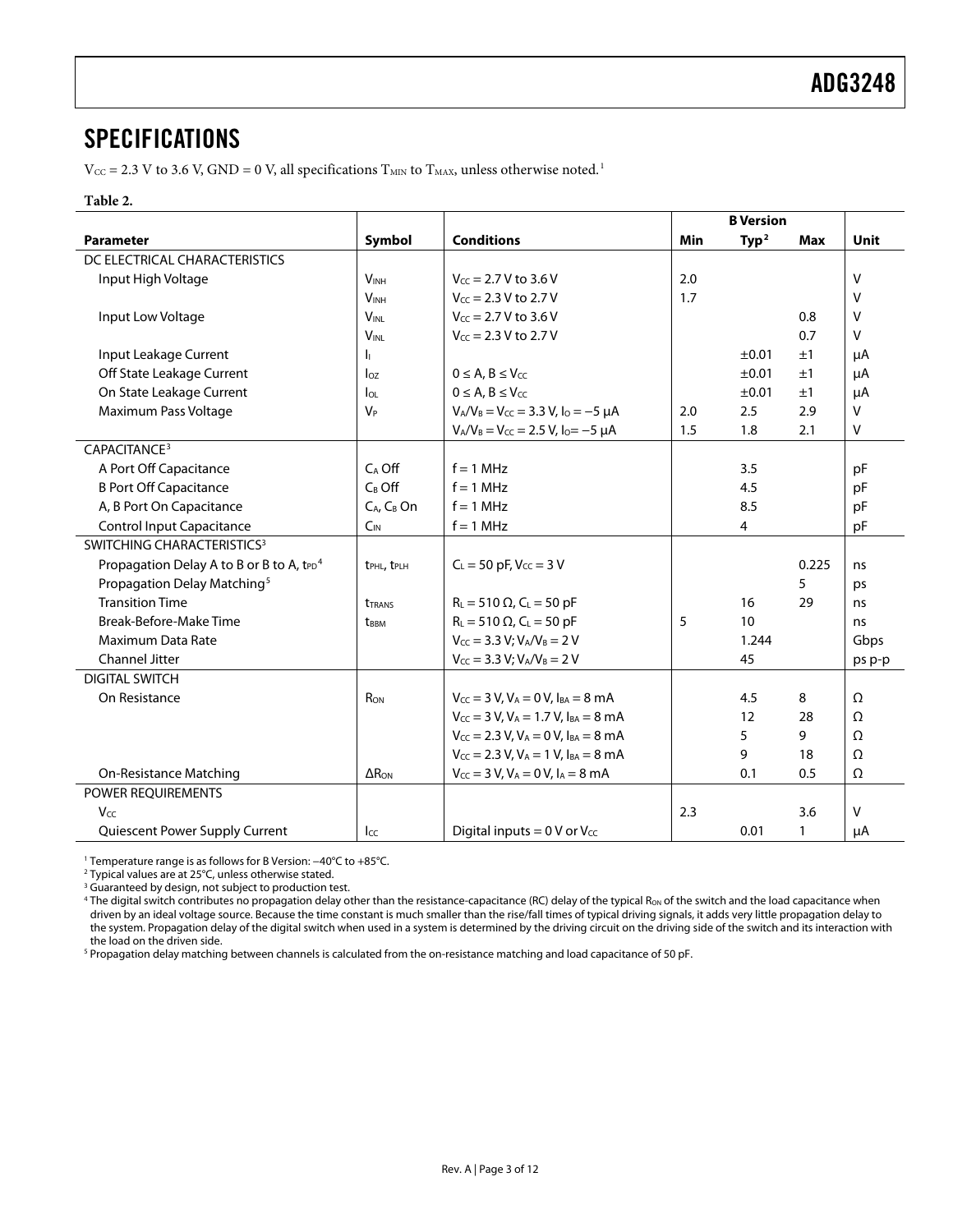### <span id="page-3-0"></span>ABSOLUTE MAXIMUM RATINGS

 $T_A = 25$ °C, unless otherwise noted.

#### **Table 3.**

| Parameter                            | Rating                              |
|--------------------------------------|-------------------------------------|
| Vcc to GND                           | $-0.5$ V to $+4.6$ V                |
| Digital Inputs to GND                | $-0.5$ V to $+4.6$ V                |
| DC Input Voltage                     | $-0.5$ V to $+4.6$ V                |
| DC Output Current                    | 25 mA per channel                   |
| Operating Temperature Range          |                                     |
| Industrial (B Version)               | $-40^{\circ}$ C to $+85^{\circ}$ C  |
| Storage Temperature Range            | $-65^{\circ}$ C to $+150^{\circ}$ C |
| Junction Temperature                 | 150°C                               |
| $\theta_{JA}$ Thermal Impedance      | 332°C/W                             |
| Lead Soldering                       |                                     |
| Lead Temperature, Soldering (10 sec) | 300 $\degree$ C                     |
| IR Reflow, Peak Temperature          | $220^{\circ}$ C                     |
| Pb-Free Soldering                    |                                     |
| Reflow, Peak Temperature             | $260(+0/-5)$ °C                     |
| Time at Peak Temperature             | 20 sec to 40 sec                    |

Stresses above those listed under Absolute Maximum Ratings may cause permanent damage to the device. This is a stress rating only; functional operation of the device at these or any other conditions above those indicated in the operational section of this specification is not implied. Exposure to absolute maximum rating conditions for extended periods may affect device reliability.

#### **ESD CAUTION**



ESD (electrostatic discharge) sensitive device. Charged devices and circuit boards can discharge without detection. Although this product features patented or proprietary protection circuitry, damage may occur on devices subjected to high energy ESD. Therefore, proper ESD precautions should be taken to avoid performance degradation or loss of functionality.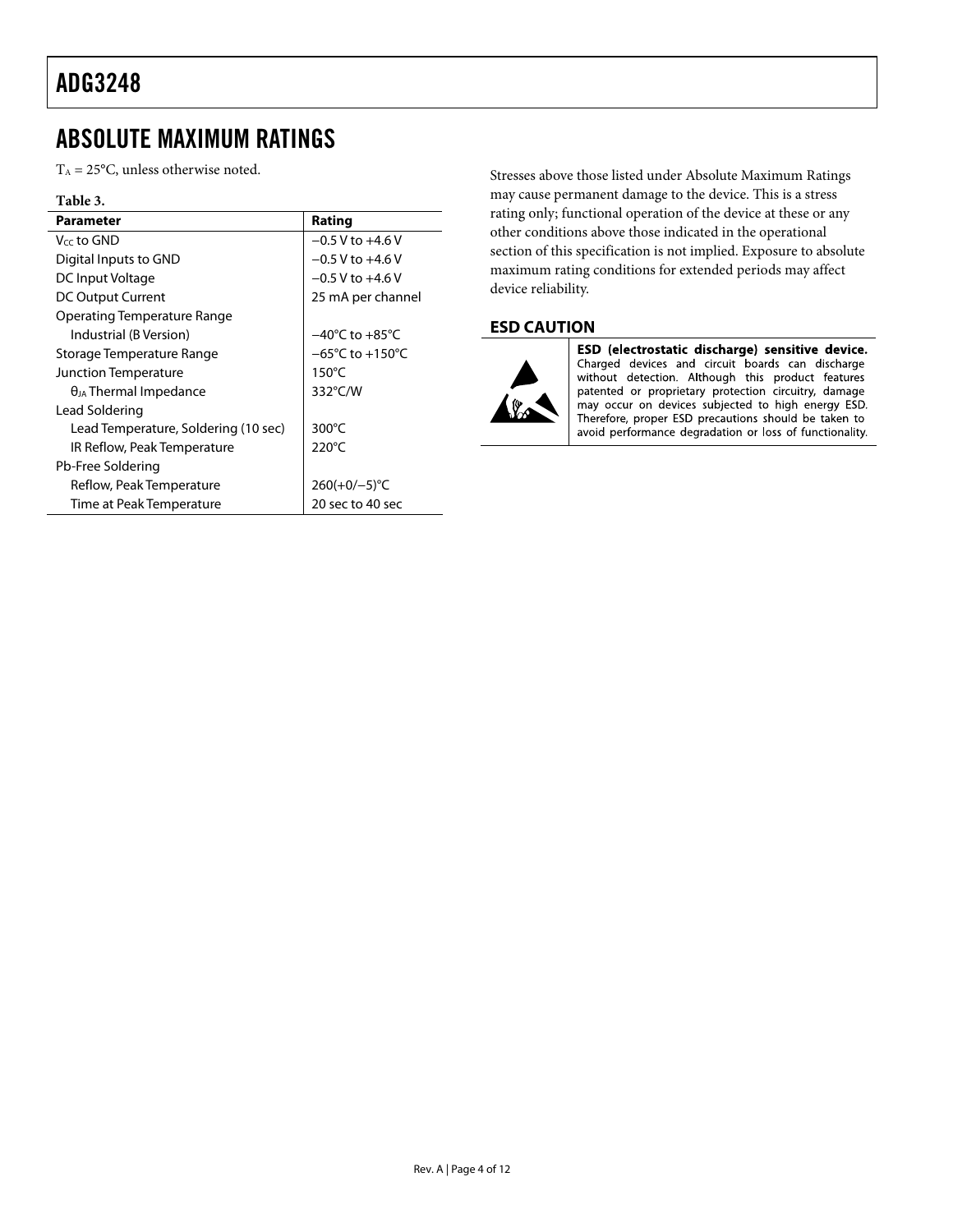## <span id="page-4-0"></span>PIN CONFIGURATION AND FUNCTION DESCRIPTIONS



#### **Table 4. Pin Function Descriptions**

| Pin No. | Mnemonic       | <b>Description</b>             |
|---------|----------------|--------------------------------|
|         | A0             | Port A0, Input or Output.      |
|         | <b>GND</b>     | Ground Reference.              |
|         | A <sub>1</sub> | Port A1, Input or Output.      |
| 4       | B              | Port B, Input or Output.       |
|         | Vcc            | Positive Power Supply Voltage. |
| 6       | IN             | Channel Select.                |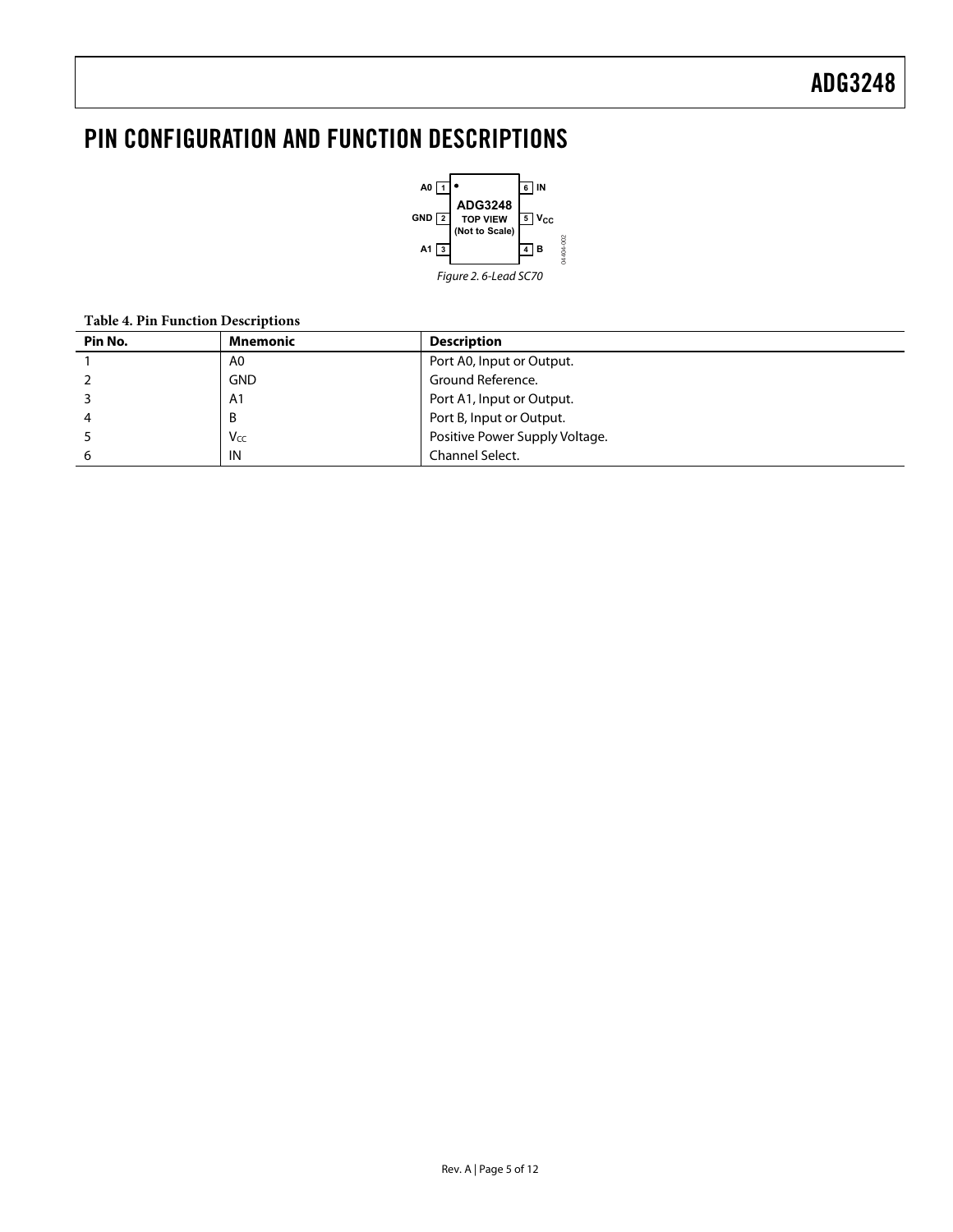## <span id="page-5-0"></span>TYPICAL PERFORMANCE CHARACTERISTICS

<span id="page-5-1"></span>

Figure 5. On Resistance vs. Input Voltage for Different Temperatures







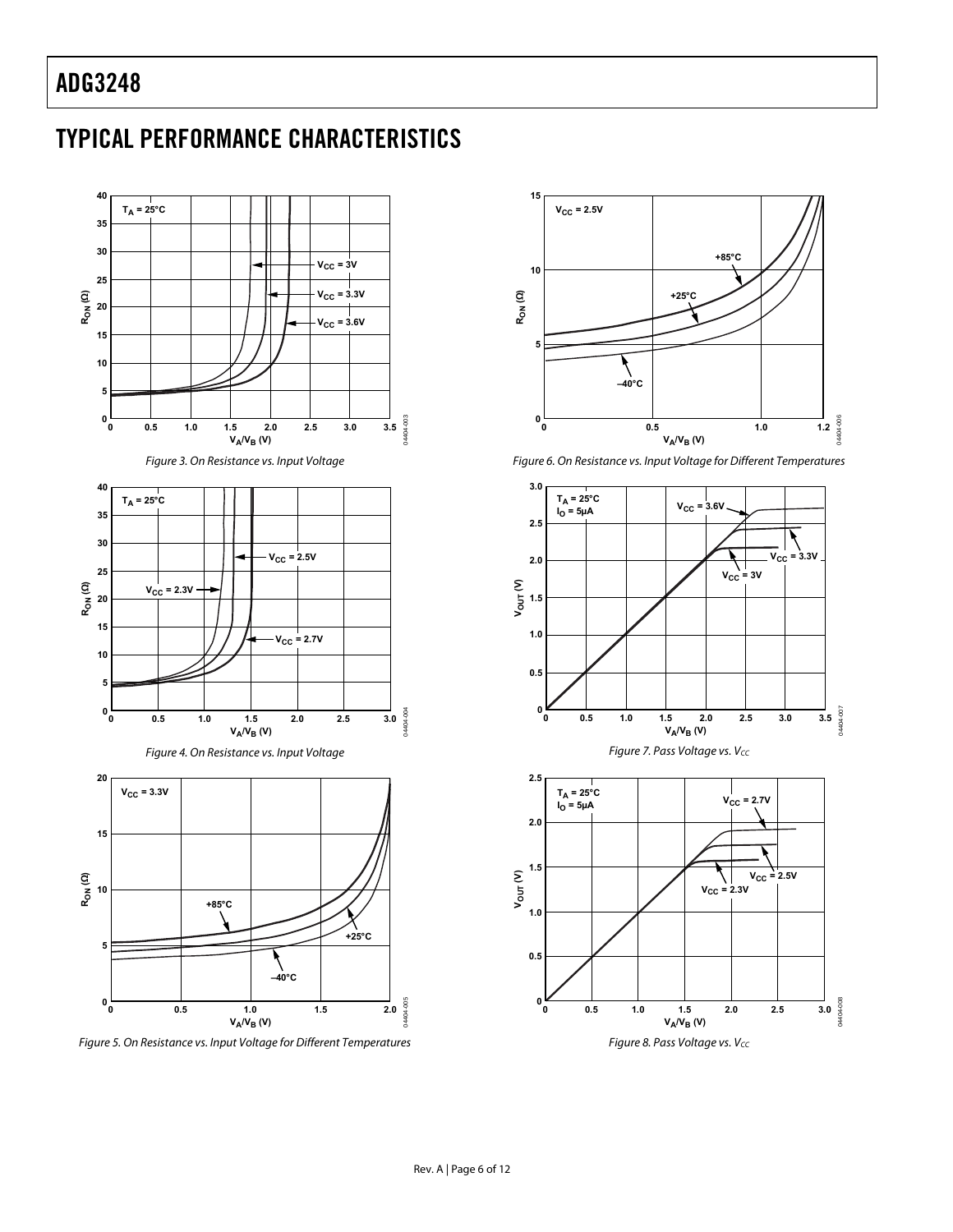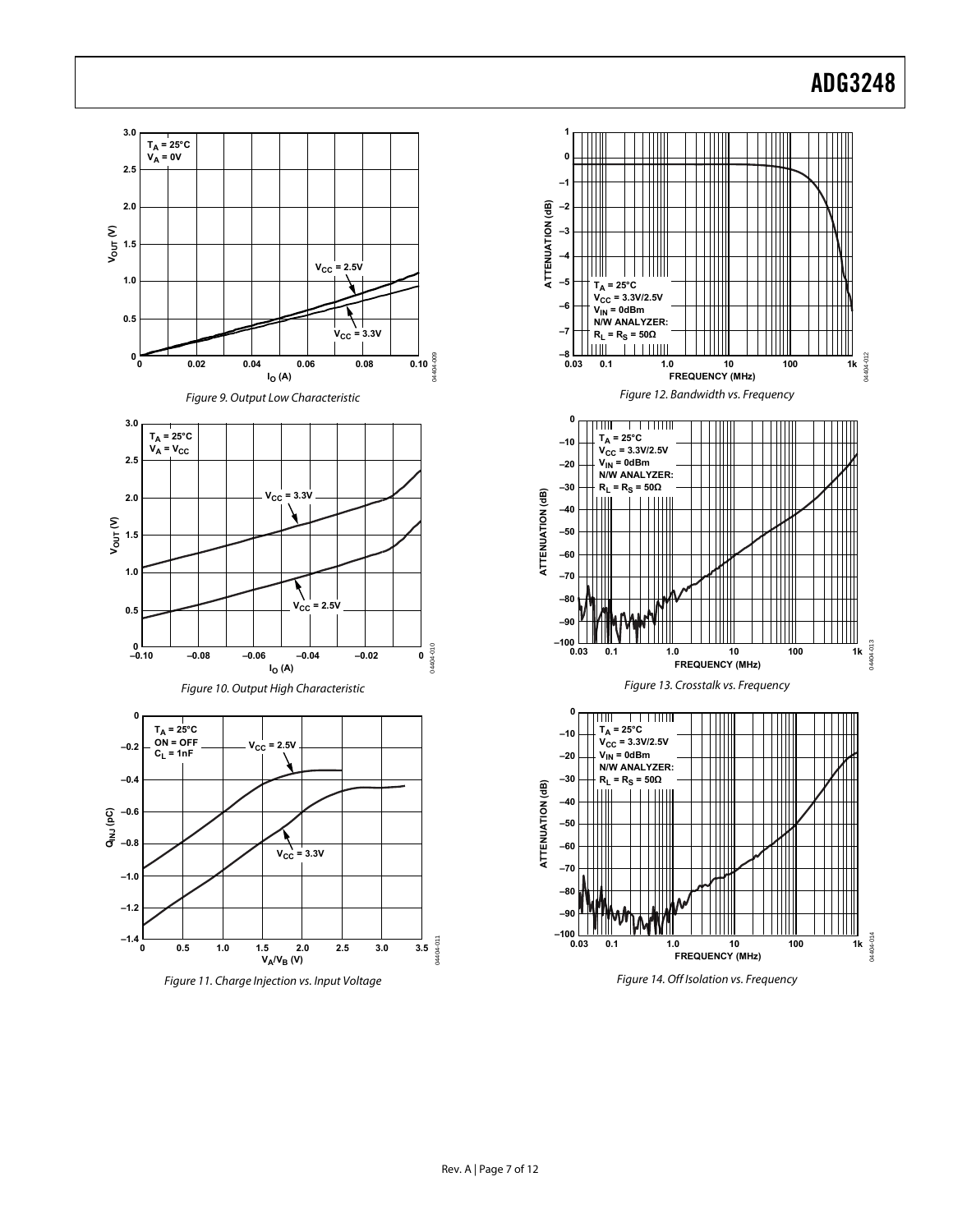

Figure 15. Transition Time vs. Temperature



Figure 16. Jitter vs. Data Rate; PRBS 31





Figure 18. Eye Pattern; 1.244 Gbps,  $V_{CC} = 3.3$  V, PRBS 31



Figure 19. Eye Pattern; 1 Gbps,  $V_{CC} = 2.5$  V, PRBS 31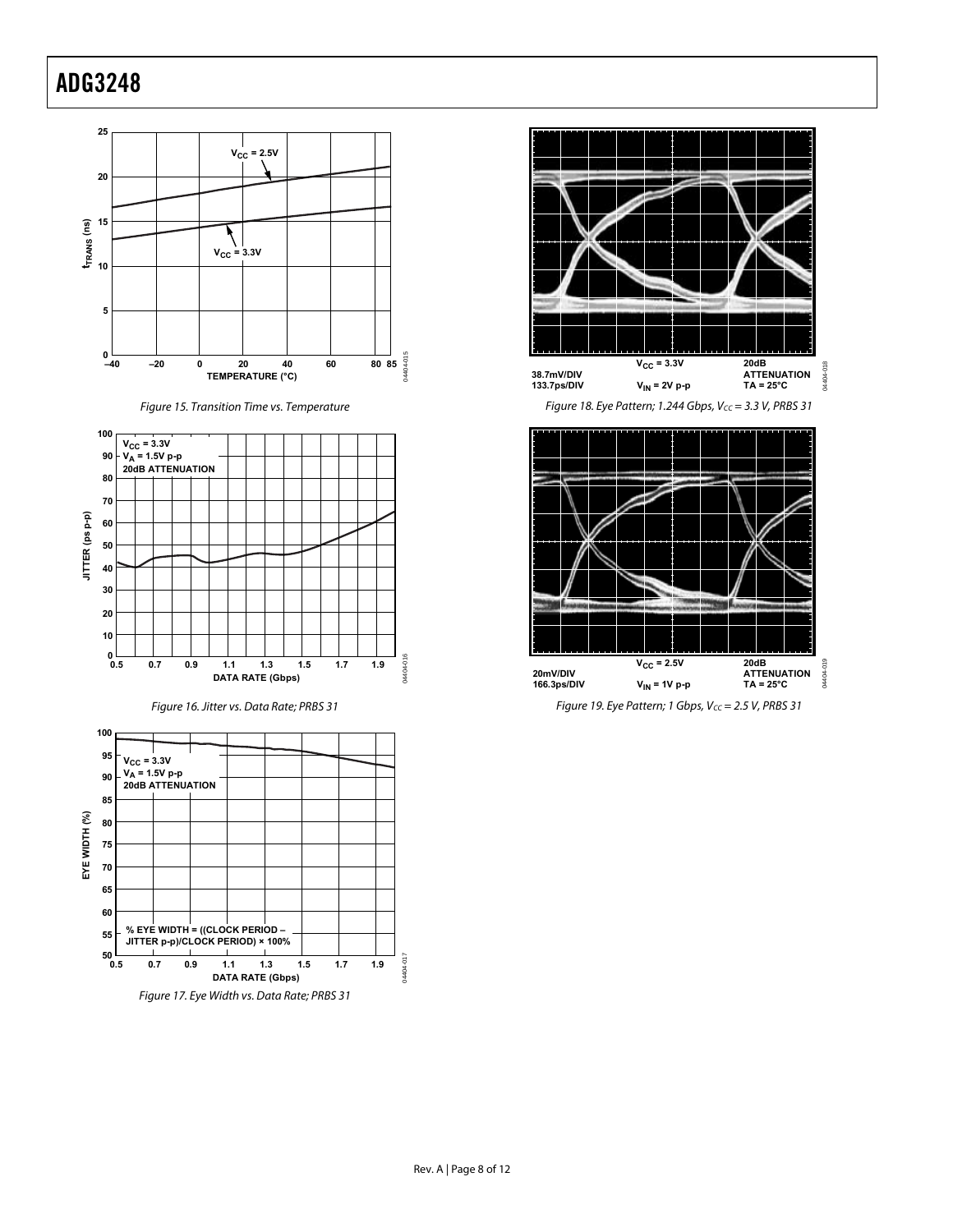### <span id="page-8-0"></span>**TERMINOLOGY**

#### $V_{CC}$

Positive power supply voltage.

#### **GND**

Ground (0 V) reference.

#### **VINH**

Minimum input voltage for Logic 1.

#### $V_{\text{INI}}$

Maximum input voltage for Logic 0.

#### **II**

Input leakage current at the control inputs.

#### **IOZ**

Off state leakage current. Ioz is the maximum leakage current at the switch pin in the off state.

#### $I_{OL}$

On state leakage current. IOL is the maximum leakage current at the switch pin in the on state.

#### $V_P$

Maximum pass voltage.  $V_P$  relates to the clamped output voltage of an NMOS device when the switch input voltage is equal to the supply voltage.

#### $R_{ON}$

Ohmic resistance offered by a switch in the on state. Ron is measured at a given voltage by forcing a specified amount of current through the switch.

#### **ΔRON**

On resistance match between any two channels, that is,  $R_{ON}$  max –  $R_{ON}$  min.

#### **CX Off**

Off switch capacitance.

#### **CX On**

On switch capacitance.

#### **CIN**

Control input capacitance. C<sub>IN</sub> consists of IN.

#### $I_{CC}$

Quiescent power supply current. I $_{\text{CC}}$  represents the leakage current between the  $V_{CC}$  and ground pins and is measured when all control inputs are at a logic high or logic low level and the switches are off.

#### **tPLH, tPHL**

Data propagation delay through the switch in the on state. Propagation delay is related to the RC time constant  $R_{ON} \times C_L$ , where CL is the load capacitance.

#### t<sub>BBM</sub>

On or off time measured between the 90% points of both switches when switching from one to another.

#### **tTRANS**

Time taken to switch from one channel to the other, measured from 50% of the in signal to 90% of the out signal.

#### **Maximum Data Rate**

Maximum rate at which data can be passed through the switch.

#### **Channel Jitter**

Peak-to-peak value of the sum of the deterministic and random jitter of the switch channel.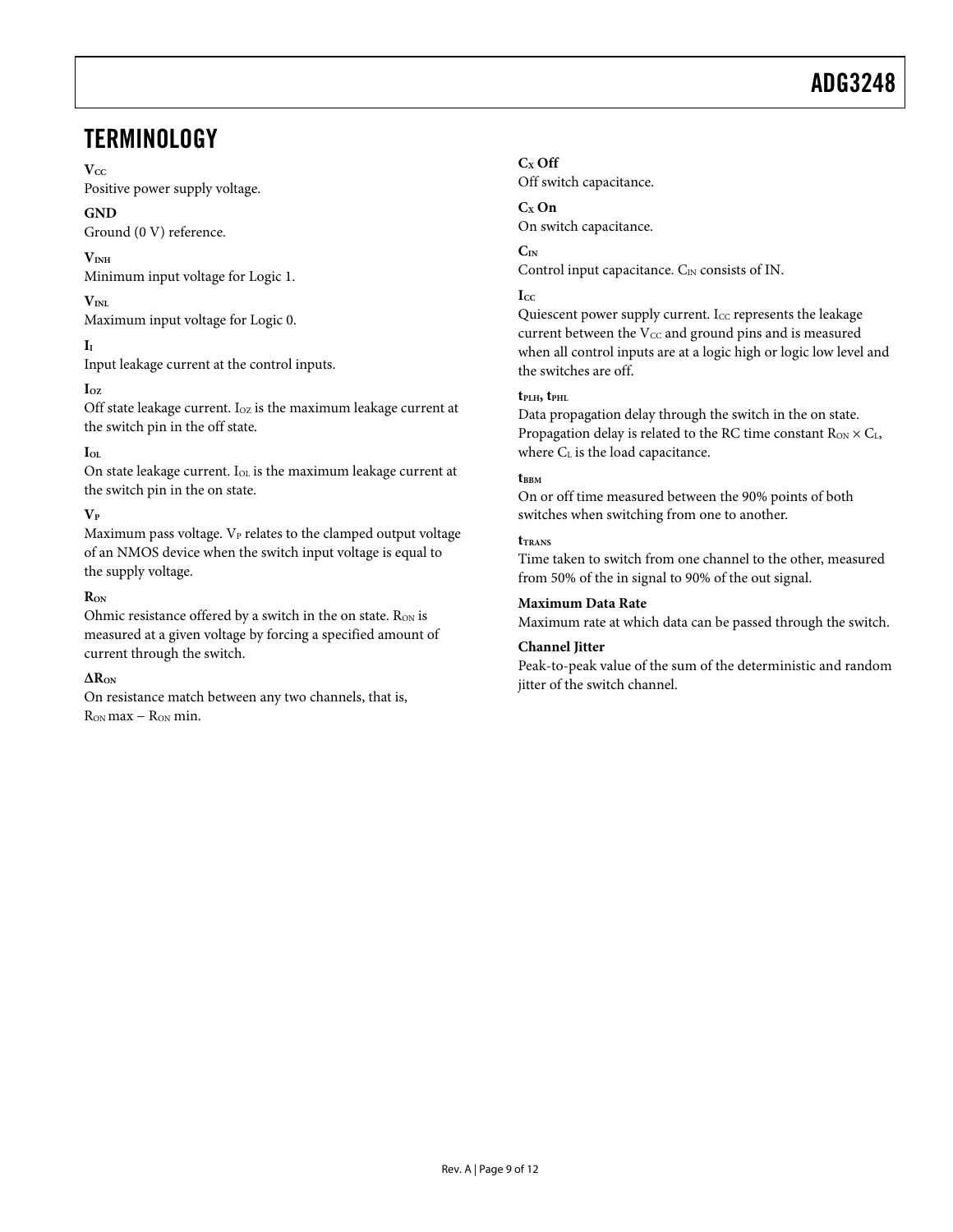### <span id="page-9-0"></span>BUS SWITCH APPLICATIONS **MIXED VOLTAGE OPERATION, LEVEL TRANSLATION**

Bus switches can provide an ideal solution for interfacing between mixed voltage systems. The ADG3248 is suitable for applications in which voltage translation from 3.3 V technology to a lower voltage technology is needed. This device can translate from 2.5 V to 1.8 V or bidirectionally from 3.3 V directly to 2.5 V.

<span id="page-9-2"></span>[Figure 20](#page-9-1) shows a block diagram of a typical application in which a user needs to interface between a 3.3 V ADC and a 2.5 V microprocessor. The microprocessor may not have 3.3 V tolerant inputs; therefore, placing the ADG3248 between the two devices allows the devices to communicate easily. The bus switch directly connects the two blocks, thus introducing minimal propagation delay, timing skew, or noise.



<span id="page-9-1"></span>Figure 20. Level Translation Between a 3.3 V ADC and a 2.5 V Microprocessor

#### **3.3 V to 2.5 V Translation**

When  $V_{CC}$  is 3.3 V and the input signal range is 0 V to  $V_{CC}$ , the maximum output signal is clamped to within a voltage threshold below the V<sub>CC</sub> supply.

<span id="page-9-3"></span>In this case, the output is limited to 2.5 V, as shown in [Figure 22](#page-9-2). This device can be used for translation from 2.5 V to 3.3 V devices and also between two 3.3 V devices.



Figure 21. 3.3 V to 2.5 V Voltage Translation



Figure 22. 3.3 V to 2.5 V Voltage Translation

#### **2.5 V to 1.8 V Translation**

When  $V_{CC}$  is 2.5 V and the input signal range is 0 V to  $V_{CC}$ , the maximum output signal is, as before, clamped to within a voltage threshold below the  $V_{CC}$  supply. In this case, the output is limited to approximately 1.8 V, as shown in [Figure 24](#page-9-3).



Figure 24. 2.5 V to 1.8 V Voltage Translation

#### **ANALOG SWITCHING**

Bus switches can be used in many analog switching applications, for example, video graphics. Bus switches can have lower on resistance, smaller on and off channel capacitance, and thus better frequency performance than their analog counterparts. The bus switch channel itself, consisting solely of an NMOS switch, limits the operating voltage (see [Figure 3](#page-5-1) for a typical plot) but, in many cases, this does not present an issue.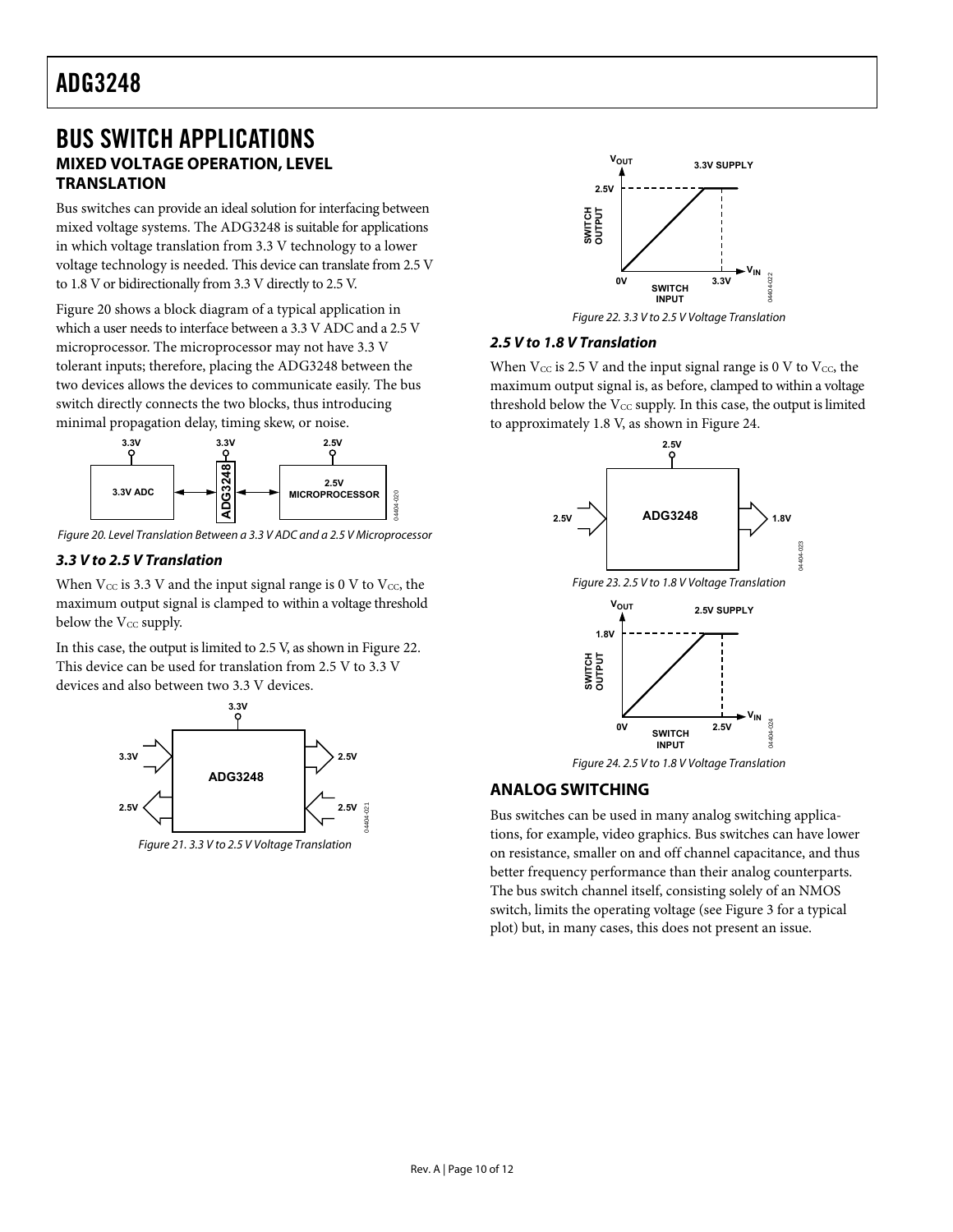#### <span id="page-10-0"></span>**MULTIPLEXING**

Many systems, such as docking stations and memory banks, have a large number of common bus signals. Common problems faced by designers of these systems include

- Large delays caused by capacitive loading of the bus
- Noise due to simultaneous switching of the address and data bus signals

<span id="page-10-2"></span><span id="page-10-1"></span>[Figure 25](#page-10-1) shows an array of memory banks in which each address and data signal is loaded by the sum of the individual loads. If a bus switch is used as shown in [Figure 26,](#page-10-2) the output load on the memory address and data bits is halved. The speed at which data from the selected bank can flow is much improved because the capacitance loading is halved and the switches introduce negligible propagation delay. Bus noise is also reduced.



Figure 25. All Memory Banks Are Permanently Connected to the Bus

04404-025

 $25$ 404-



Figure 26. ADG3248 Used to Reduce Both Access Time and Noise